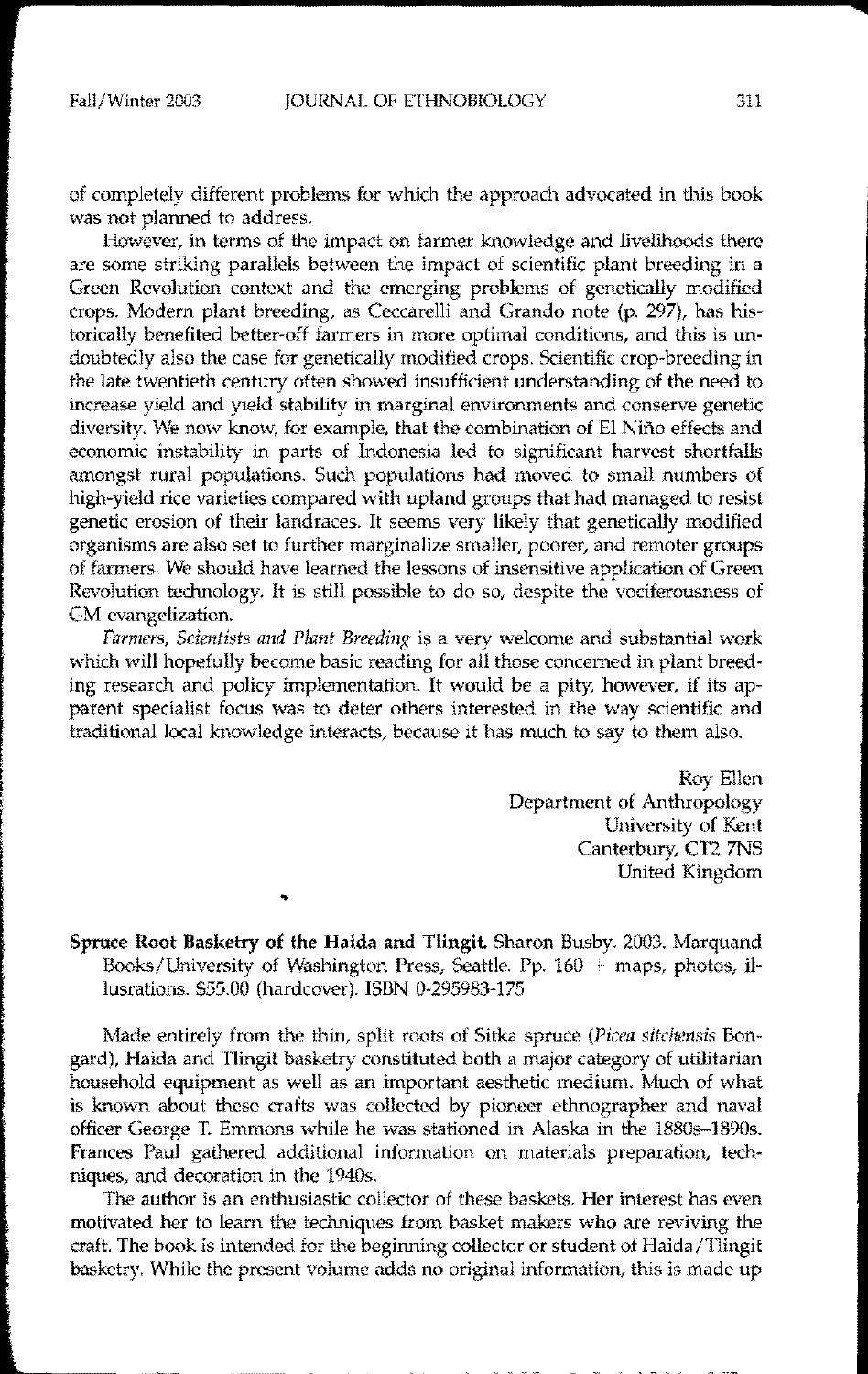for to a considerable extent by Ron Reeder's outstanding photographs of examples from both museum and private collections. Indeed, the volume sets a new standard for basketry illustration.

Chapter 1 locates the Haida and Tlingit in their traditional homelands of southeast Alaska and adjacent coastal Canada, Chapter 2 is concerned with the origins of spruce root basketry among the two peoples. This question is addressed from both the indigenous perspective, through myths, and the scholarly perspective. Busby notes the 1994 discovery of a nearly G,OOO-year old spruce root basket from Prince of Wales Island, Alaska as evidence of the great antiquity of the craft in the region. However, the connection (if any) of this example to historical peoples of the area cannot be determined,

Chapter 3 discusses the materials preparation and techniques of basket weaving among the Haida and Tlingit. It is well illustrated with photos of weavers gathering and preparing materials and with excellent line drawings depicting the intricacies of construction. Twining, both plain and twill, is the main technique employed by weavers. Alternation of different colored elements constitutes one decorative technique. So-called false embroidery, utilizing dyed maidenhair fern (Adiantum pedatum VK) stems, is another.

Chapter 4 chronicles the wide range of baskets made for traditional uses. Berries were an important food source for the Haida and Tlingit; accordingly, berry-picking baskets for carrying them came in a range of shapes and sizes. Other baskets, tightly woven and watertight, were used for cooking through "stone boiling"-placing fire-heated stones in the basket along with the contents to be cooked. Bowls and mats were used for serving, while cylindrical baskets served a variety of storage purposes. Even baby carriers were fashioned from baskets. Finally, hats were important among these peoples. They not only kept off the frequent rains of the region but, when painted with an owner's totemic designs, served as markers of status in the intricately ranked societies of the two tribes.

Chapter 5 documents the innovations that occurred as Haida and Tlingit weavers responded to the demands of Euro-American customers, particularly during the "Indian basket craze" of the late nineteenth and early twentieth centuries, Among the Haida and Tlingit, baskets became smaller and slightly less strong, while the amount of decoration increased. The result for non-Indian consumers was, as the author notes,  $\frac{1}{2}$ ... an attractive basket that required less time and material; the loss of strength was acceptable" (p. 94).

Chapter 6 examines the decline and revival of basket making in the 20th century. The basket craze was largely over by the First World War. The Great Depression ended it entirely. With the disappearance of a market, weavers lost incentive to continue their craft and only a few women kept the knowledge alive until a renewal of interest by collectors and a new generation of weavers emerged in the 1970s. Unfortunately, all of the information on this topic is taken exclusively from the literature. No insights from the author's experiences or from her teachers are presented. Reflecting its intended audience of novice collectors, a brief Chapter 7 introduces the subjects of care and appreciation of baskets.

In many ways, this volume is a throwback to the literature of the first basket craze of the late nineteenth and early twentieth centuries. As then, Busby's en-